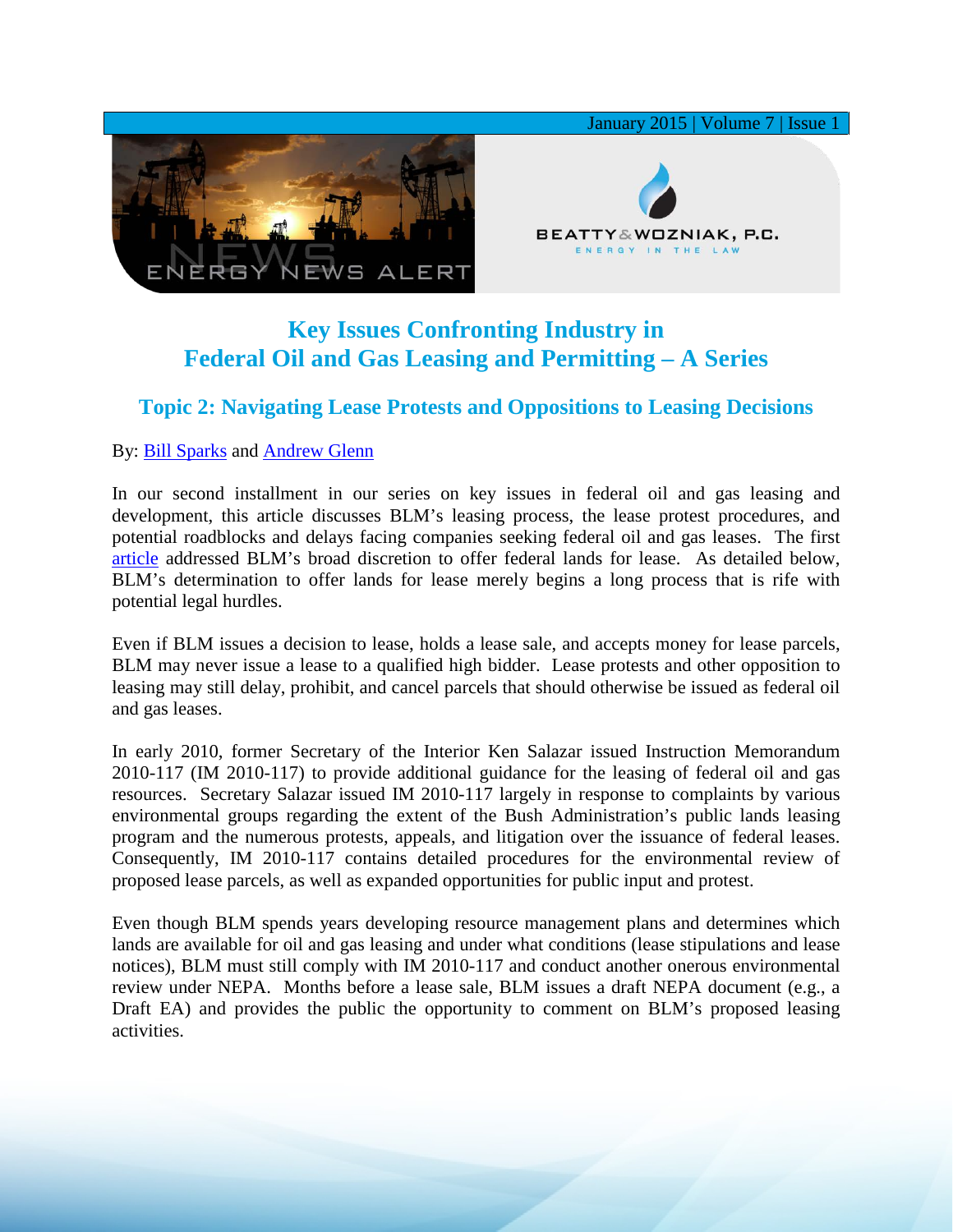IM 2010-117 then requires that BLM post its NEPA compliance documentation (e.g., a Final EA) along with a Notice of Competitive Lease Sale 90 days prior to the lease sale date, which doubles the 45 day notice period otherwise required by regulation pursuant to 43 C.F.R. § 3120.4-2. The posting of the Notice of Competitive Lease Sale begins a 30 day protest period during which interested parties may challenge the propriety of leasing any of the selected federal parcels.

Under this IM, the failure to submit a protest within the 30 day time frame should result in the denial of that late filed protest. The conclusion of the protest period, however, does not necessarily mean that the identified parcels will not be challenged. BLM has repeatedly ignored its own deadlines and considered protests and oppositions to leasing filed well after the conclusion of the 30 day protest period.

Ideally, BLM will resolve all lease sale protests during the remaining 60 days prior to the lease sale. Unfortunately, the 60 day period is frequently inadequate to address all filed protests because many of these protests involve challenges to the sufficiency of BLM's NEPA analysis. IM 2010-117 recognizes that resolving all protests prior to the lease sale may be difficult and it permits BLM to offer all of the selected parcels, even if protested, for competitive bidding at the lease sale.

BLM's failure to properly resolve all protests within 60 days generally complicates the lease issuance process. In the instance where a parcel receives a high bid, BLM reserves the right to reject the high bid after the sale, reject the lease, or take further action that it deems necessary. Thus, according to BLM, is it is largely irrelevant that BLM may have already signed the decision record for the EA supporting the lease sale, or that BLM accepted full payment for that lease from the high bidder. BLM has rejected leases when no formal protests were filed, but a member of the public merely submits a comment weeks after the lease sale. The legality of BLM's position is subject to an ongoing legal challenge.

Nevertheless, IM 2010-117 provides that once BLM has resolved all protests to a specific parcel, BLM may issue the lease. BLM's decision to deny a protest and issue a lease, however, does not preclude any future challenges to the issuance of that lease. Rather, the protesting party may appeal that denial of the protest to the Interior Board of Land Appeals (IBLA) and the party may attempt to challenge lease issuance in federal court. BLM has also taken the position that it may still cancel a lease even years after the lease sale based on an appeal.

In sum, all companies seeking to obtain federal leases should be aware of all of these potential challenges in obtaining federal leases.